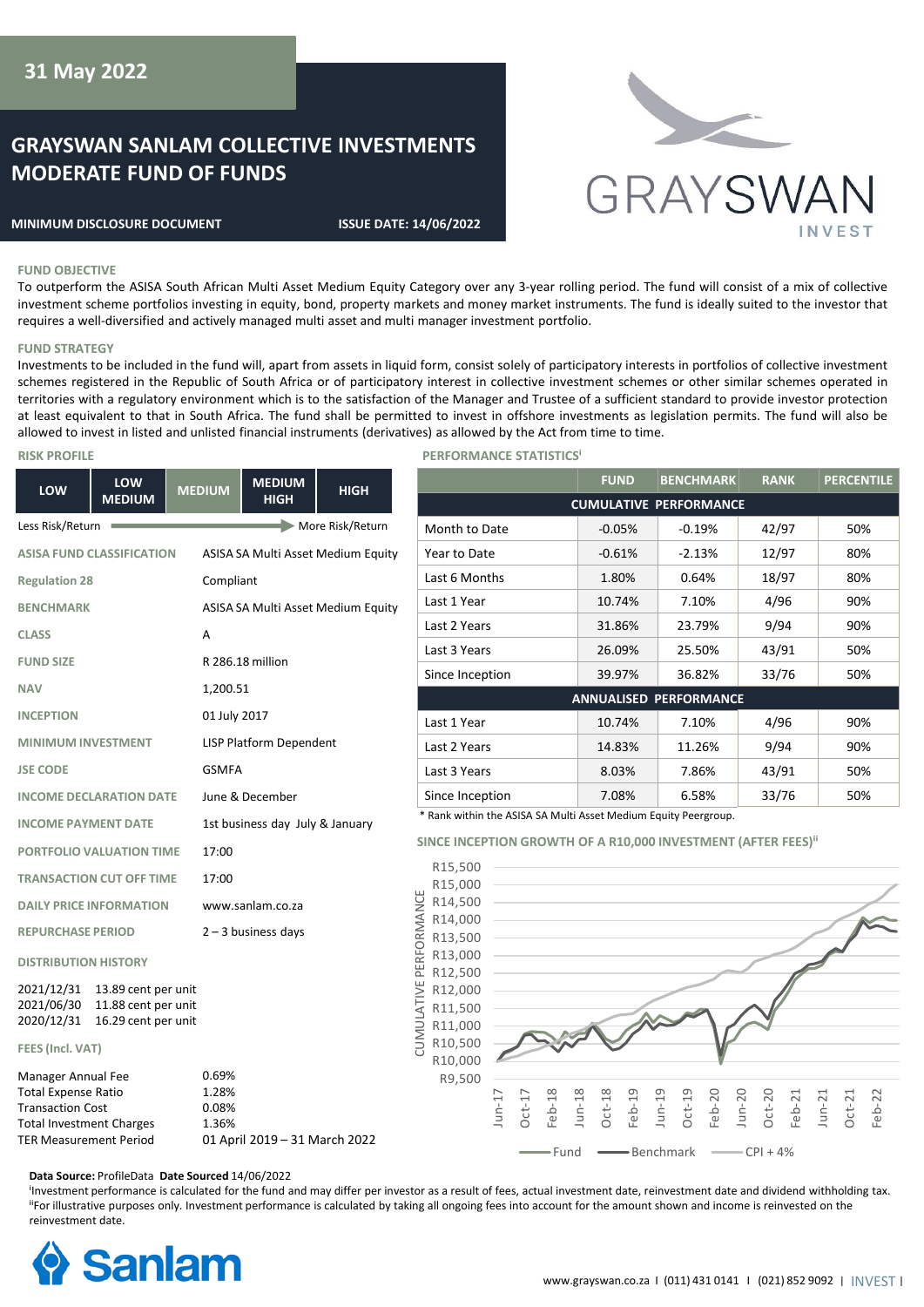# **GRAYSWAN SANLAM COLLECTIVE INVESTMENTS MODERATE FUND OF FUNDS**



#### **MINIMUM DISCLOSURE DOCUMENT ISSUE DATE: 14/06/2022**

## **ASSET ALLOCATION SINCE INCEPTION RISK STATISTICS i**

**TOP TEN HOLDINGS**

| 83361 ALLVCAIIVII            |                   |  |  |
|------------------------------|-------------------|--|--|
| <b>ASSET CLASS</b>           | <b>ALLOCATION</b> |  |  |
| Local Cash                   | 7.48%             |  |  |
| Local Fixed Income           | 31.48%            |  |  |
| Local Equities               | 27.97%            |  |  |
| <b>Local Listed Property</b> | 3.24%             |  |  |
| Foreign Fixed Income         | 7.92%             |  |  |
| <b>Foreign Equities</b>      | 21.63%            |  |  |
| Foreign Listed Property      | 0.30%             |  |  |
| Total                        | 100.00%           |  |  |

Stanlib Bond Fund 17.75% Satrix Capped SWIX ALSI Fund 12.06% Satrix Top 40 Fund 9.13% Coronation Top 20 Fund 7.57% Coronation Strategic Income Fund 7.20% Prescient Income Provider Fund 6.03% Satrix MSCI World Index Fund 5.63% Old Mutual MSCI World ESG Index Tracker 4.35% Fairtree Flexible Income Plus Prescient Fund 3.96% Coronation Global Strategic USD Income FF 3.13%

**FUND MANAGER ALLOCATION**

|                           | <b>FUND</b> | <b>BENCHMARK</b> | $CPI + 4%$ |
|---------------------------|-------------|------------------|------------|
| <b>Standard Deviation</b> | 7.81%       | 7.77%            | $1.22\%$   |
| Sharpe Ratio (Rf : STeFI) | 0.14        | 0.08             | 2.19       |
| Maximum Drawdown          | $-13.57%$   | $-11.37%$        | $-0.48%$   |
| Best 36 Months Period     | 9.01%       | 9.92%            | 8.44%      |
| Worst 36 Months Period    | 0.17%       | 1.32%            | 7.58%      |

## **SINCE INCEPTION SCATTER PLOT (AFTER FEES)<sup>ii</sup>**



#### **Portfolio date**: 31/05/2022

| <b>FUND MANAGERS</b>                                                                                                |                       |                                                                                                                                             |                                                                                                                                                                                          |  |  |
|---------------------------------------------------------------------------------------------------------------------|-----------------------|---------------------------------------------------------------------------------------------------------------------------------------------|------------------------------------------------------------------------------------------------------------------------------------------------------------------------------------------|--|--|
| <b>LOCAL EQUITY</b>                                                                                                 | <b>LOCAL PROPERTY</b> | <b>LOCAL INTEREST BEARING</b>                                                                                                               | <b>OFFSHORE</b>                                                                                                                                                                          |  |  |
| ABAX<br>nyestments<br><b>CORONATION</b><br><b>TRUST IS EARNED</b> <sup>16</sup><br><b>FAIRTREE</b><br><b>SATRIX</b> | SATRIX                | <b>CORONATION</b><br><b>TRUST IS EARNED</b> <sup>18</sup><br><b>FAIRTREE</b><br>Prescient<br><b>INVESTMENT MANAGEMENT</b><br><b>STANLIB</b> | CATALYST<br><b>FUND MANAGERS</b><br>CORONATION (T)<br><b>TRUST IS EARNED"</b><br><b>FAIRTREE</b><br><b>NEDGROUP</b><br>INVESTMENTS<br><b>OLDMUTUAL</b><br><b>@rbis</b><br><b>STANLIB</b> |  |  |

#### **Data Source:** ProfileData **Date Sourced** 14/06/2022

<sup>I</sup>Investment performance is calculated for the fund and may differ per investor as a result of fees, actual investment date, reinvestment date and dividend withholding tax. "For illustrative purposes only. Investment performance is calculated by taking all ongoing fees into account for the amount shown and income is reinvested on the reinvestment date.

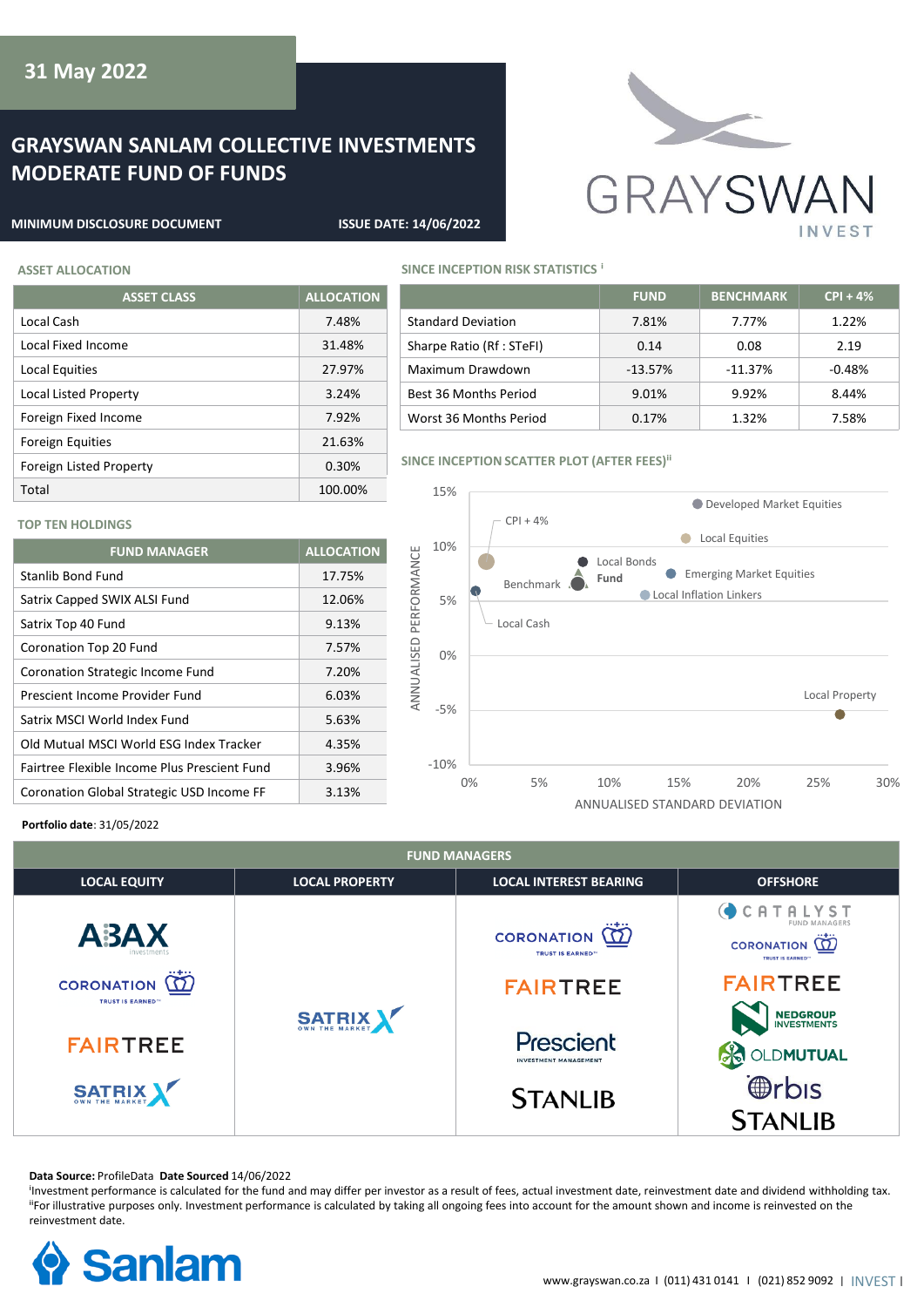# **GRAYSWAN SANLAM COLLECTIVE INVESTMENTS MODERATE FUND OF FUNDS**

**MINIMUM DISCLOSURE DOCUMENT ISSUE DATE: 14/06/2022**





## **THE FUND MANAGERS**

Our range of SCI GraySwan Unit Trusts are co-managed by Gregoire Theron and Duncan Theron. They have been working together for in excess of 18 years as a dynamic and cohesive decision-making unit. They are supported by our highly experienced team of investment analysts. Our investment team boasts more than 100 years of investment experience.



**GREGOIRE THERON** Chief Investment Officer

As Chief Investment Officer, Gregoire leads the GraySwan Investment Team with regards to our high conviction investment strategy, asset allocation and proprietary investment manager research. Gregoire has 19 years investment experience, of which 14 years as an investment consultant and wealth manager and 5 years in offshore alternative investment management.



**DUNCAN THERON** Co-Portfolio Manager

As Co-Portfolio manager to our range of SCI GraySwan Unit Trusts, Duncan has consulted to and managed many of the largest and most prestigious institutional investors' monies in South Africa. Duncan has 24 years investment experience, of which 19 years as an investment consultant and wealth manager and 5 years in offshore alternative investment management.